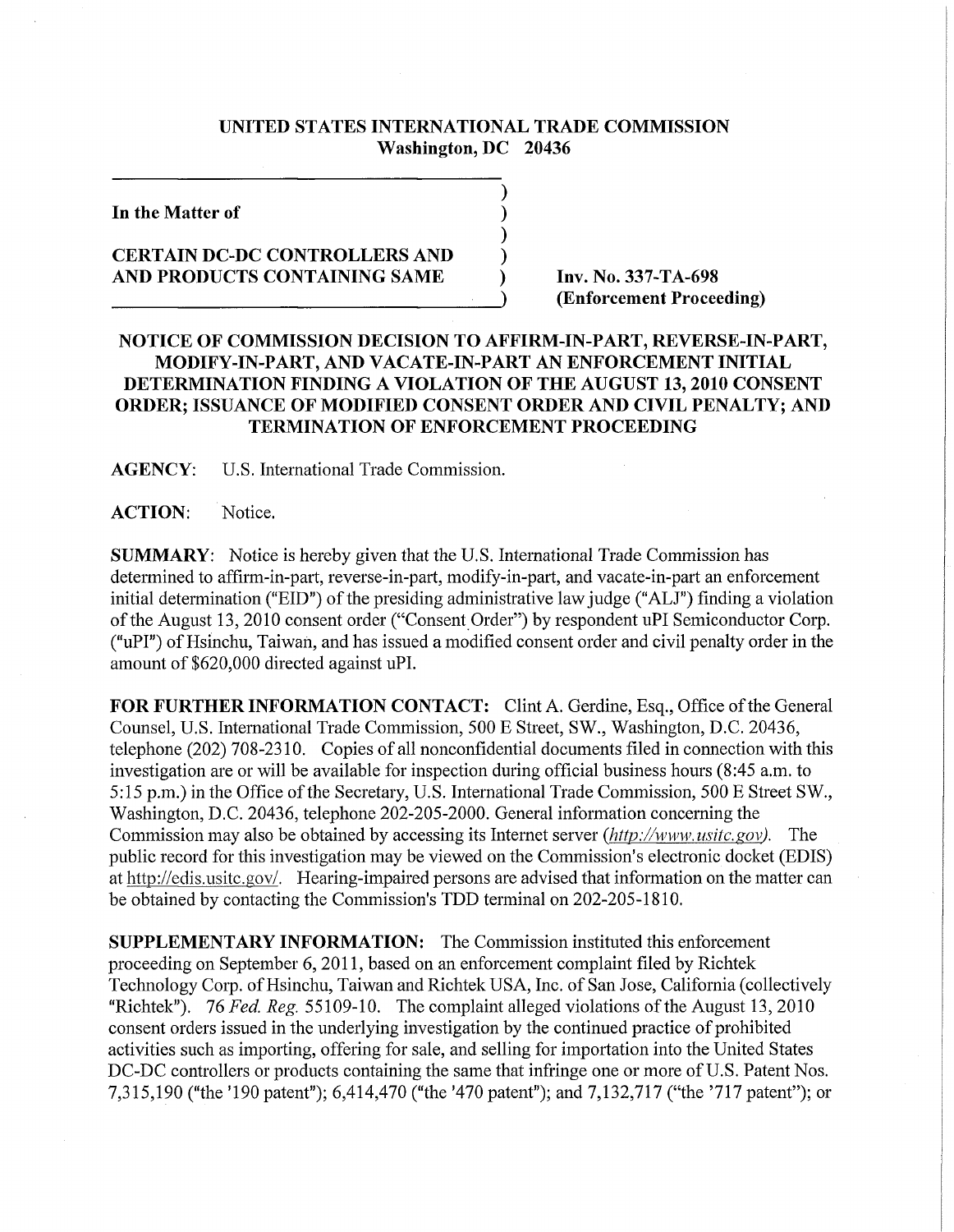that contain or use Richtek's asserted trade secrets. The Commission's notice of institution of enforcement proceedings named uPI and Sapphire Technology Limited ("Sapphire") of Shatin, Hong Kong as respondents.

On April 11, 2012, the Commission issued notice of its determination not to review the ALJ's ID terminating the investigation as to Sapphire based on a settlement agreement.

On June 8, 2012, the ALJ issued his EID finding a violation of the Consent Order by uPI. He found importation and sale of accused products that infringe all asserted claims of the patents at issue, and importation and sale of formerly accused products that contain or use Richtek's asserted trade secrets. He found that uPI's products developed after the consent order issued did not misappropriate Richtek's asserted trade secrets. Also, he recommended enforcement measures for uPI's violation that included the following: (1) modifying the Consent Order to clarify that the Order applies (and has always applied) to all uPI affiliates, past, present, or future; and (2) imposing a civil penalty of \$750,000 against uPI. On June 25, 2012, uPI and Richtek each filed a petition for review of the EID; on July 3, 2012, Richtek, uPI, and the Commission investigative attorney ("IA") each filed a response to the opposing party's petition.

On August 9, 2012, the Commission issued notice of its determination to review the following: (1) the ALJ's finding of infringement of the '470 patent; (2) the ALJ's finding of infringement of the '190 patent; and (3) the ALJ's determination that uPI violated the Consent Order on 75 days. 77 *Fed. Reg.* 49022-23 (Aug. 15,2012). The determinations made in the EID that were not reviewed became final determinations of the Commission by operation of rule. *See*  19 C.F.R. § 210.75(b)(3). The Commission also requested the parties to respond to certain questions concerning the issues under review and requested written submissions on the issues of remedy, the public interest, and bonding from the parties and interested non-parties.

On August 23 and 30,2012, respectively, complainant Richtek, respondent uPI, and the IA each filed a brief and a reply brief on the issues for which the Commission requested written submissions.

Having reviewed the record in this investigation, including the EID and the parties' written submissions, the Commission has determined to affirm-in-part, reverse-in-part, modify-in-part, and vacate-in-part the EID's findings under review. Specifically, the Commission has affirmed the ALJ's finding that uPI violated the consent order, and determined that the number of violation days is 62 days. The Commission has also affirmed the ALJ's finding of direct infringement of claims 1-11 and 26-27 of the '190 patent with respect to uPI's formerly accused products. In addition, the Commission has vacated the ALJ's finding that uPI does not induce infringement of claims  $1-11$  and  $26-27$  of the '190 patent.

The Commission has also determined to reverse the ALJ's finding that claims 29 and 34 of the '470 patent are directly infringed by respondent uPI's accused DC-DC controllers and products containing the same, and has determined that Richtek waived any allegations of indirect infringement with respect to the '470 patent. This action results in a finding of no violation of the